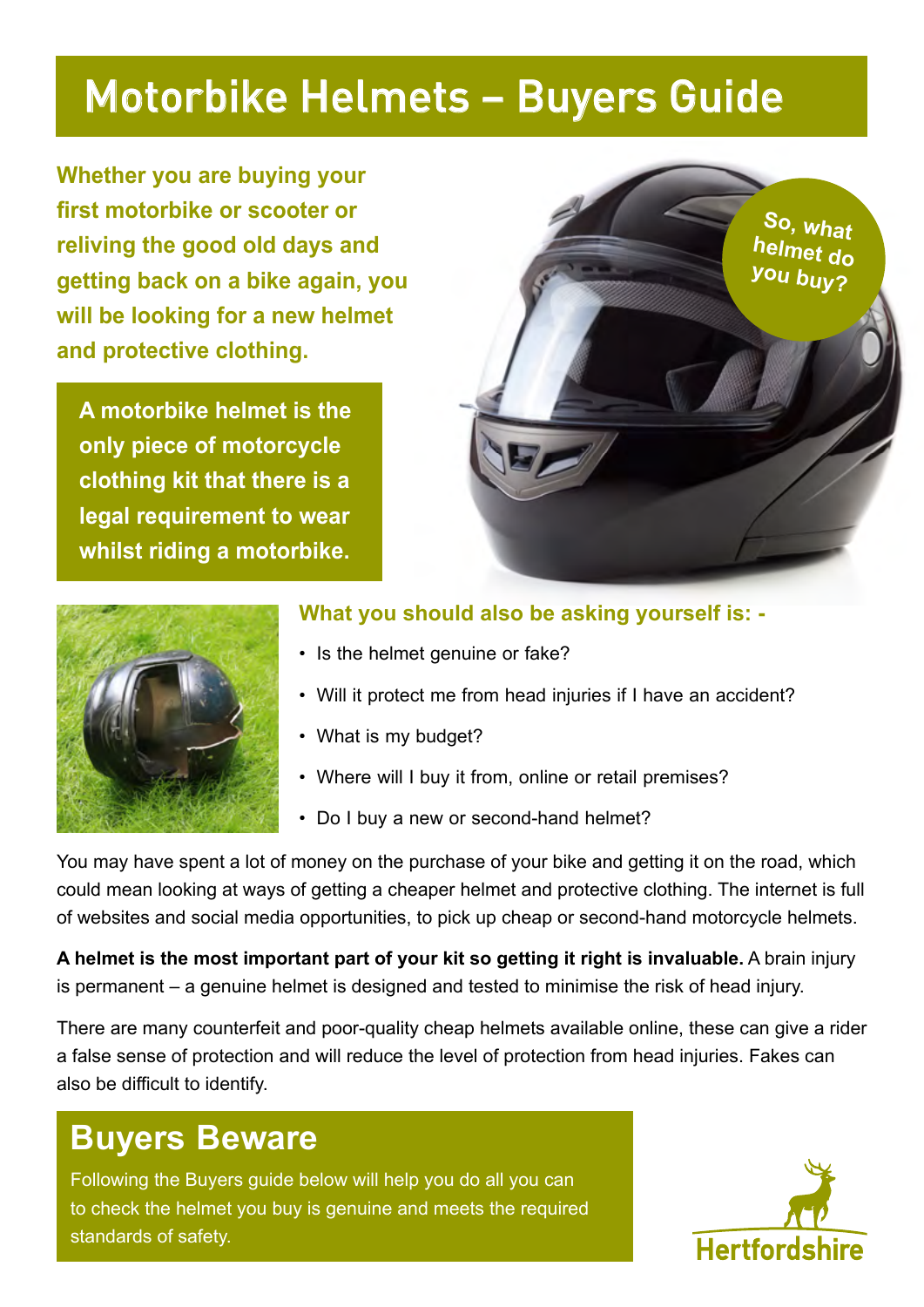# Buyers Guide – what to look for

- Make sure your new helmet is genuine and compliant by being labelled UN ECE 22.5 or 22.6 or BS 6658:1985 and carries the BSI Kitemark
- Does it have a label with an E + number in a circle? This shows the helmet has been certified to the UN ECE standard. The number represents the country that certified it
- Online Checks:
	- Check where the seller is based if not in the UK will you be able to get a refund for a fake or damaged helmet if the seller is based overseas?
	- How do they want payment?
	- If you find a branded helmet on an unknown website at a far lower cost than the manufacturers, then this should trigger alarm bells – do some more research into the seller and any negative reviews.
	- Check the returns and delivery policy to make sure of your consumer rights

For more advice go to NCW leaflet ENGLISH (2).pdf (citizensadvice.org.uk)

• Physical Checks: -

Examine the helmet, labelling and packaging for the following: -

- Check the chin strap for a white stitched label displaying an  $E + a$  number, and a serial number or the BSI Kitemark & BS 6658:1985
- Stickers that haven't been applied properly
- Not in its original box
- Lack of booklets/labels and tags
- Poor quality paintwork
- Scratches on visor/helmet
- The weight of the helmet

Remember: **Try before you buy** where you can – a helmet that doesn't fit is not going to offer the best protection from brain injuries – follow this fitting guide to make sure you get the [helmet with the best fit](https://sharp.dft.gov.uk/get-the-right-fit/)

SHARP is the Safety Helmet Assessment and Rating Programme. You can use the SHARP [rating system](https://sharp.dft.gov.uk/) to help you make an informed choice on choosing **the right motorcycle crash helmet**.